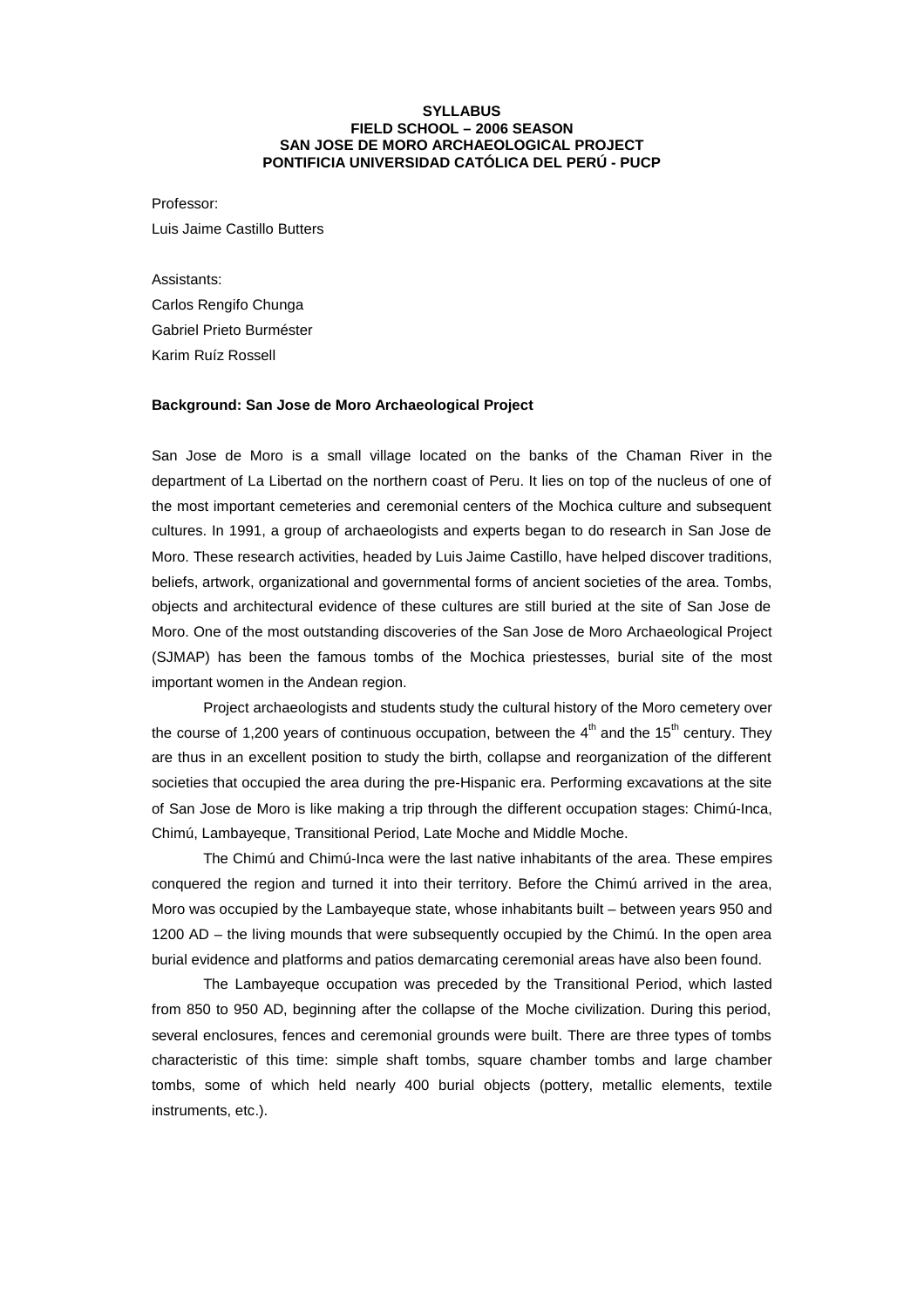The Moche occupation (400 – 850 AD) occurred immediately before the Transitional Period. This occupation is characterized by the presence of huge pottery jars used for the production and storage of chicha, an alcoholic drink made from fermented maize that Moche people drank during lavish burial ceremonies they held for their most prestigious deceased. Moche tombs found in the area are of three different types: small graves, boot tombs with larger trousseaus, and chamber tombs. These consist of adobe rooms holding the bodies of a member of the elite and their spouse, plus a huge amount of burial objects, including imported goods from regions as far away as Cajamarca or Lima.

In the last few years, the project has expanded to accommodate each work season more than 30 undergraduate and graduate students of archaeology and related fields from universities in Peru, the United States, Spain, France and England. For the last 15 years, a group of nearly 20 local inhabitants has also been a part of the project staff. They have become expert technicians in local archaeology and work side-by-side with students in the excavation, data collection and preservation processes at the archaeological site.

## **Objectives**

Participating students have the opportunity to live out a unique experience. Field School allows them to take part in the intensive excavation process at one of the most complex and important archaeological sites on the Peruvian coast. What's more, due to the close relationship that the project members have with the town's population, students are able to learn about and participate in the different festivities and day-to-day activities of local inhabitants.

Field School students will assume responsibility for the scientific work required by the archaeological excavations. For this reason, project members with the most experience will train and instruct students in the specific work carried out at the site. Each excavation unit at PASJM has a qualified scientist in charge of directing and instructing students. Furthermore, participating students are encouraged to make significant decisions, which may lead to a better understanding of the archaeological protocols that take place at the research site.

By the end of the program, students will have gone through each one of the stages required to carry out archaeological excavation processes in a systematic and satisfactory manner. Since the beginning of our excavations, students have played an active and very important role in the achievement of our goals. Many of our former students now work on their own archaeological projects in other areas of Peru thanks to the experience they gained at PASJM.

#### **Prerequisites**

The program accepts graduate and undergraduate students in the field of archaeology and related fields. No previous field work experience is required. An advanced level in Spanish is not required. Many members of the SJMPA staff speak both English and Spanish. However, it is advisable for students to have a basic knowledge of Spanish in order to facilitate a fluid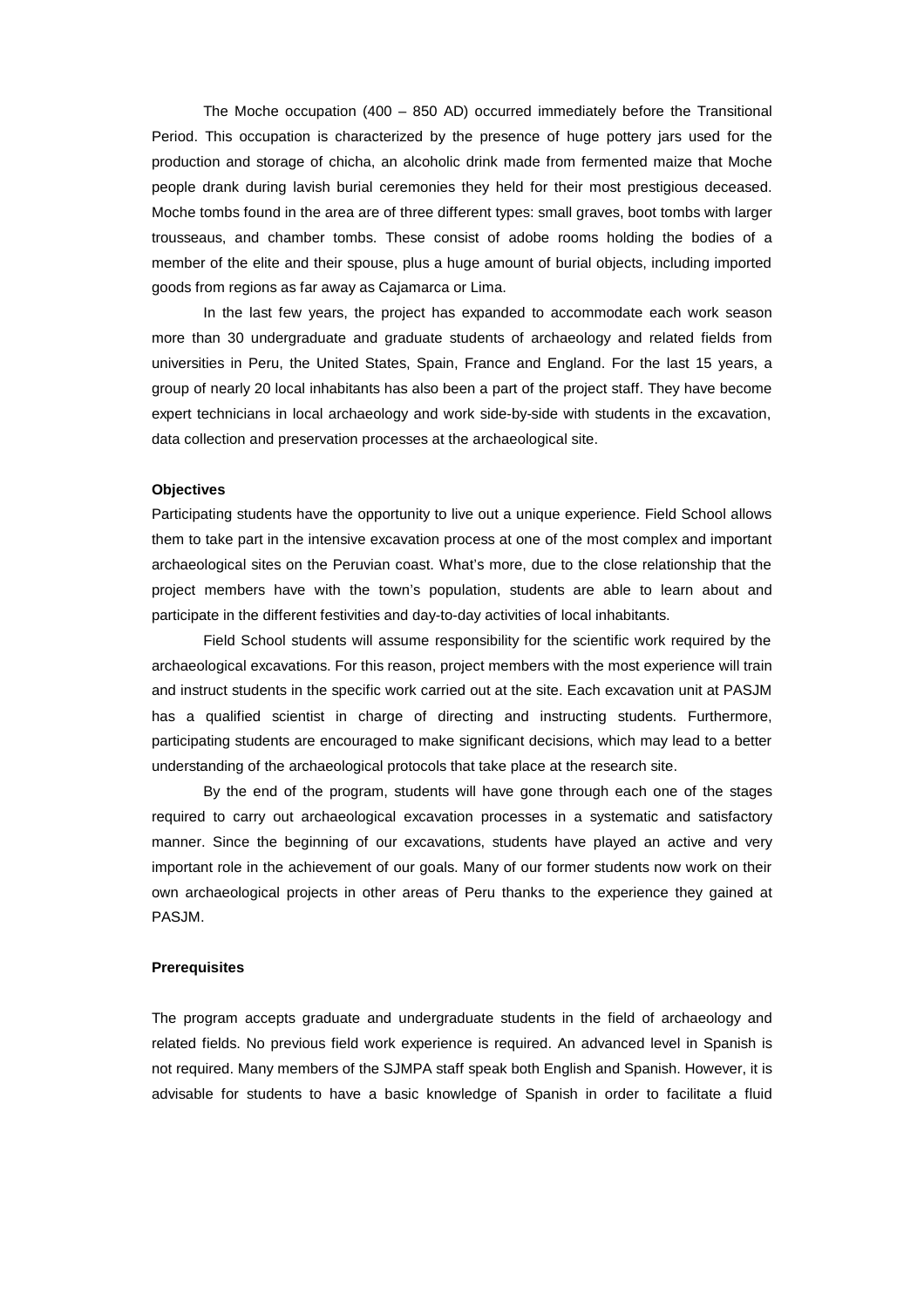interaction with the population of San Jose de Moro. Many of the English-speaking archaeologists who have worked with us for more than a season are now able to communicate satisfactorily with the project staff and with the population of San Jose de Moro.

## **Duration**

Field School is scheduled to take place on July. Archaeological excavations are carried out intensively for a period of 4 weeks, adding up to a total of 240 hours of practical work.

# **Credits**

8 credits

## **Weekly Calendar**

While participating in the Field School Program, students will have constant and direct contact with the excavation activities at the archaeological site of San Jose de Moro and with the archaeological methods used in scientific excavations, which may be applied in any archaeological excavation in any part of the world.

#### **Week 1**

Introduction. Introduction to the archeological site of San Jose de Moro. Status of archaeology on the northern coast of Peru. Use of fieldbook. Use of measurement instruments. Handling of precision compass, GPS and theodolite. Datum Point. Implementation of an archeological excavation site; geometric triangulation systems. Collection methods of archaeological material.

#### **Week 2**

Excavation tools. How and when to use the different excavation tools. Types of land. Location, cleaning and excavation of different architectural elements. Reconnaissance of structures: floors, adobe structures, walls, platforms, tomb molds, among others.

# **Week 3**

Digital Archaeological Photography (the Project is equipped with high-resolution digital cameras, which are available for excavation and laboratory work). Field photographic record. Shadow and detail control. Photography of different archaeological strata. Zenithal and oblique photography. Photography of archaeological material in laboratory; photography of pottery vessels and fragments. Introduction and reconnaissance of the different pottery styles found at the site.

#### **Week 4**